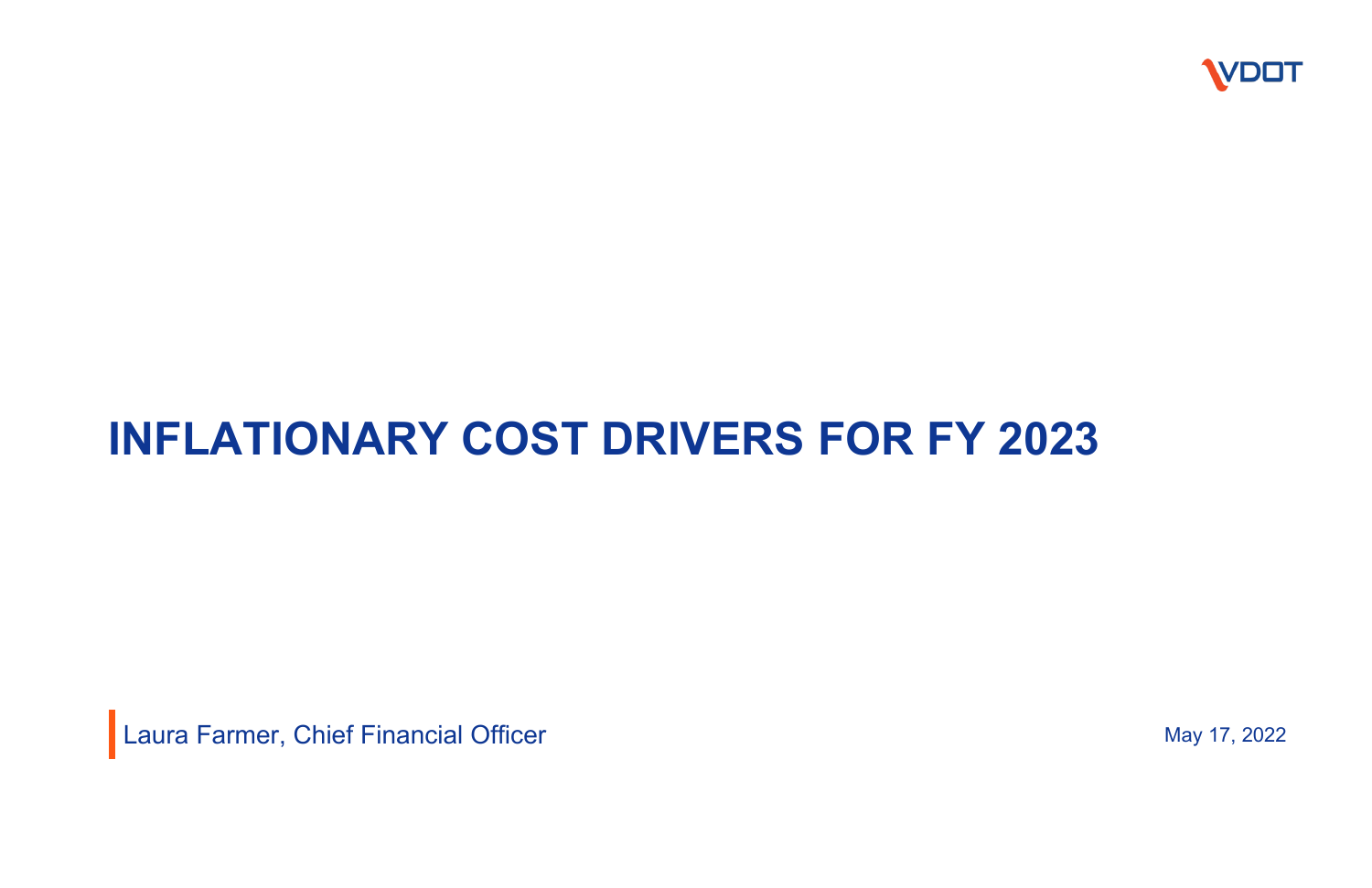- **The agency has continued to review the on-going impact of commodity pricing, fuel price adjustments and related inflationary costs to our activities and contracts.**
- **Increased costs are above the planned CPI growth in the Maintenance Program Areas**
- **Most immediate impact is related to the cost of fuel**
	- **Reviewed current contractual commitments compared to the base contract assumptions for the remainder of the calendar year (Capturing the paving season)**
	- **Fuel usage and per gallon price for agency operations**
- **Paving plan for this season supports the agency's commitment to performance targets**



### **Inflationary Cost Drivers for VDOT**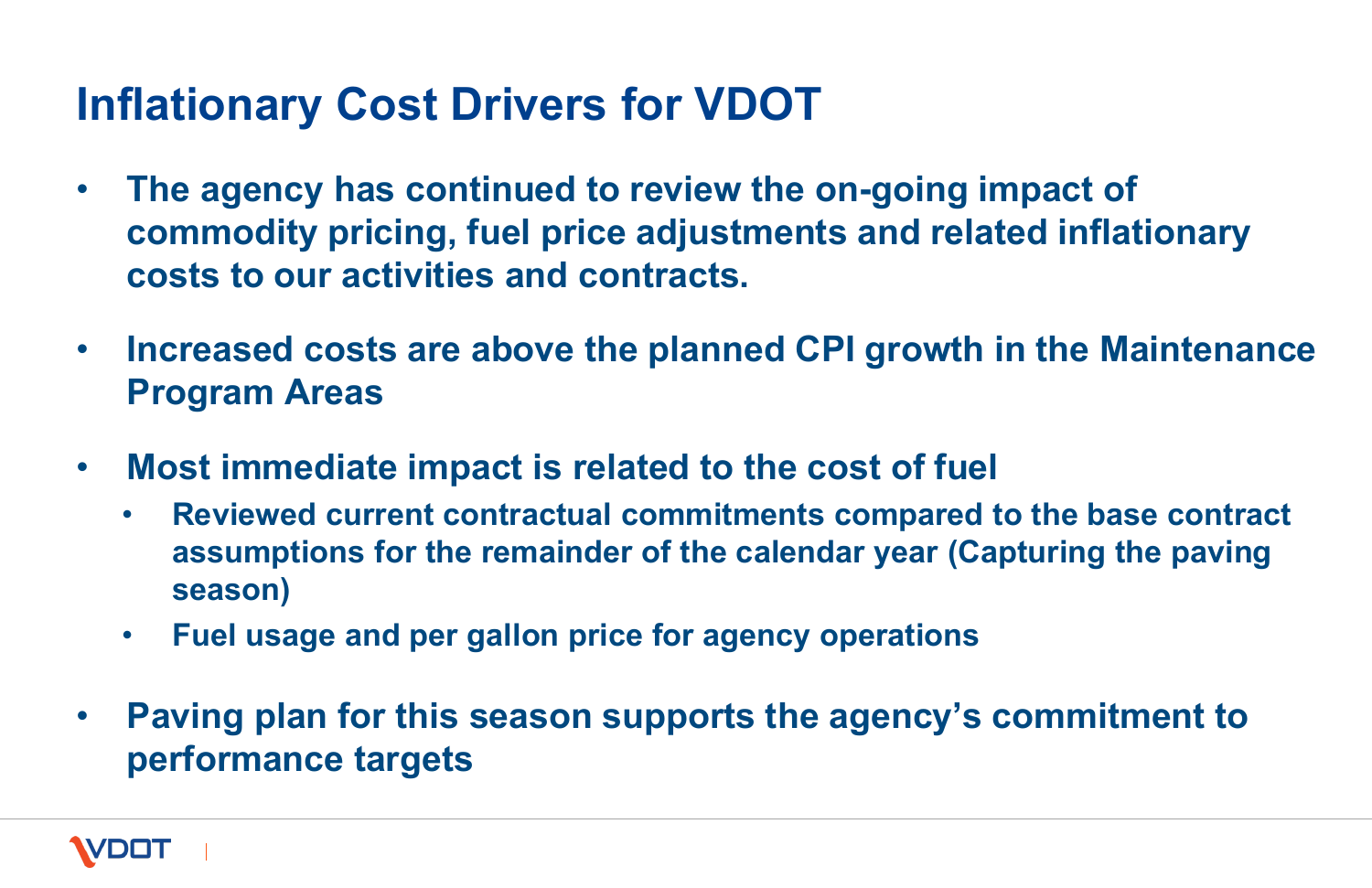**Reviewed historical pricing and usage of fuel for agency operations to determine potential impact**

**Calculated Fuel Price Adjustments and Asphalt Price Adjustments of current contracts based on a range of potential sustained prices**





### **Approach and Methodology**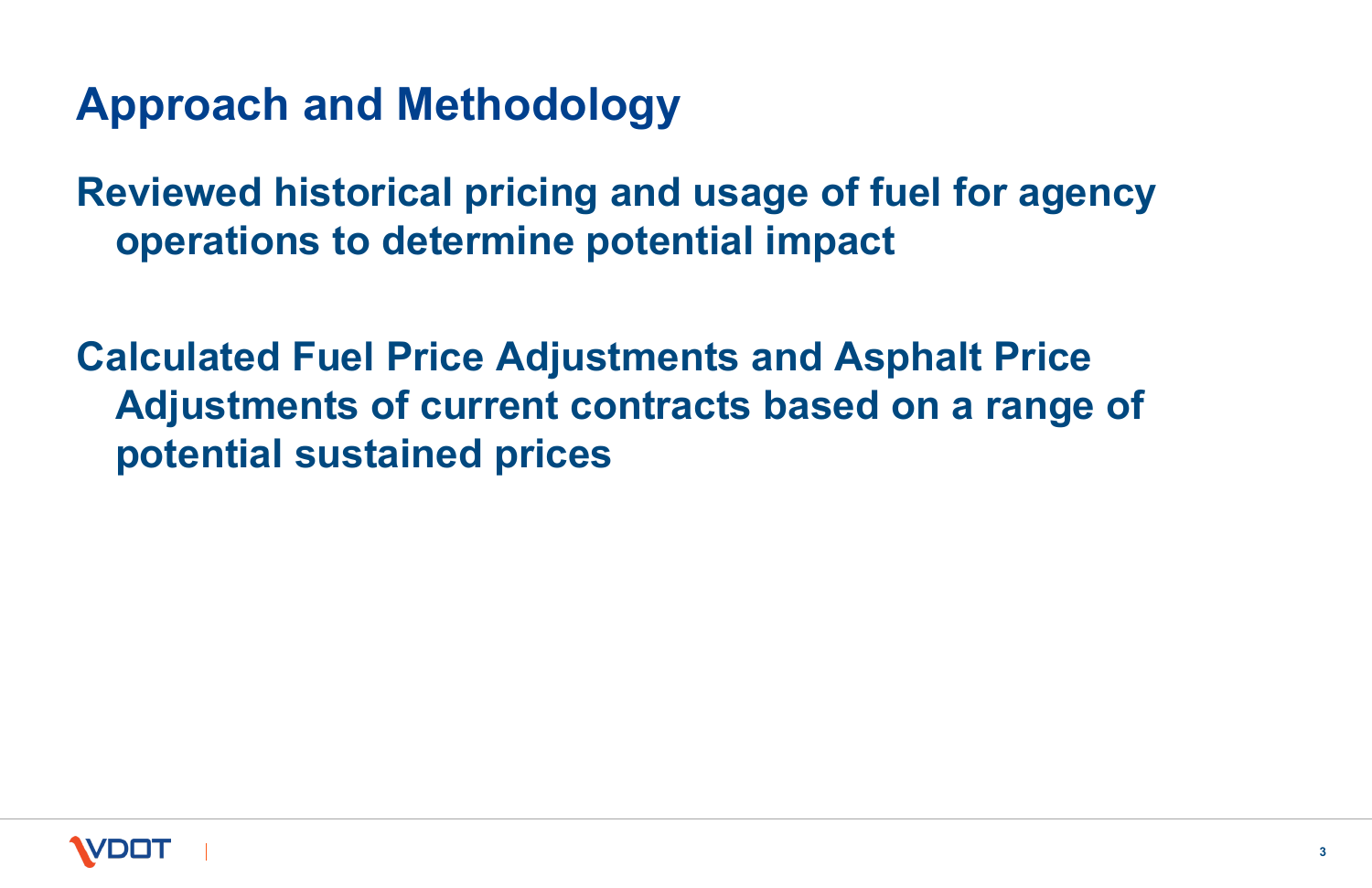**Monitoring developments in the coming months in other areas**

- **Hauling costs for material delivery**
- **Snow removal contracts**
- **Equipment – Price and Supply impacts on current orders**
- **Steel and other commodities**



## **Additional Cost Drivers Anticipated**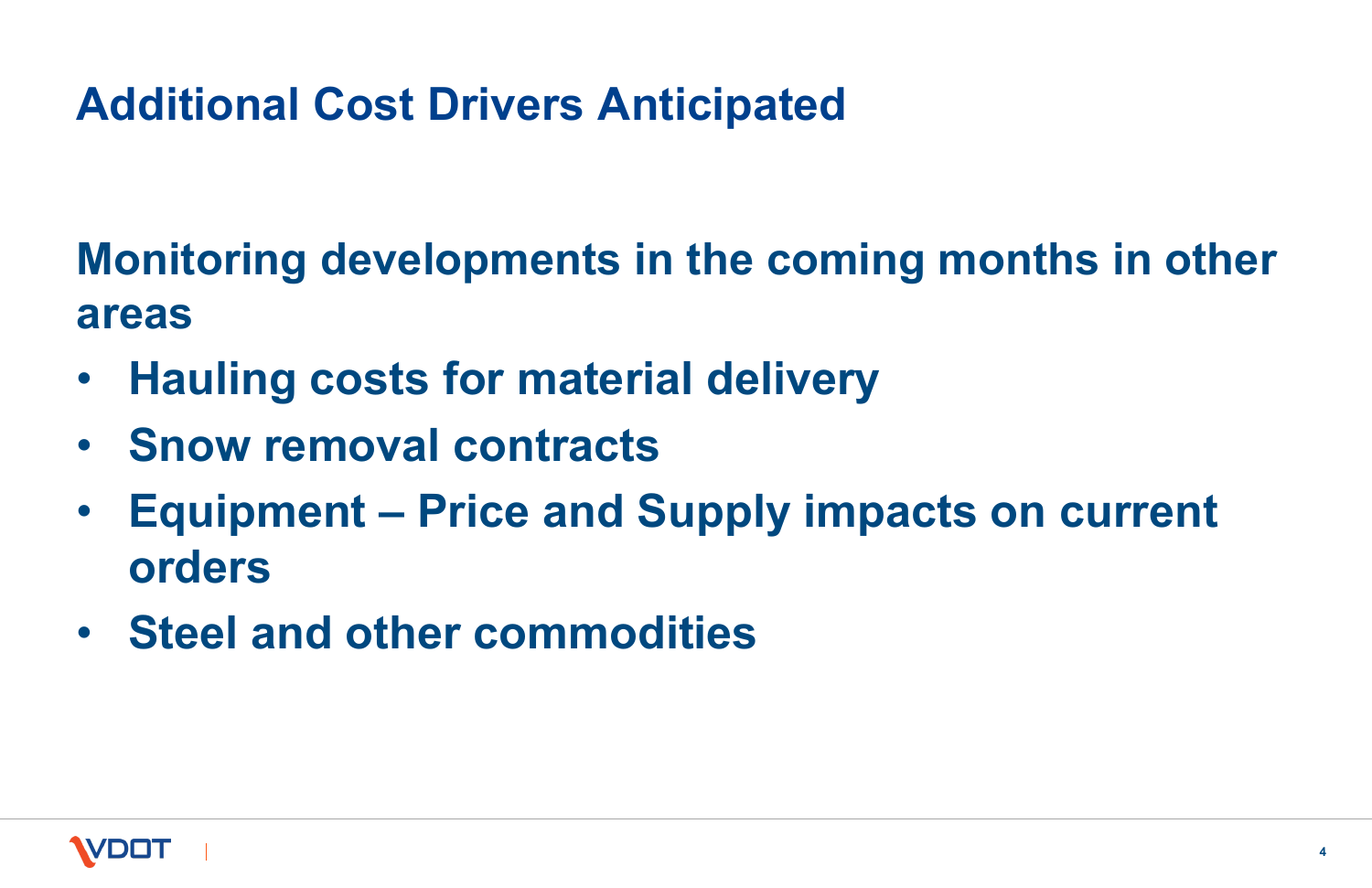- **Establishment of Program Reserves for VDOT Maintenance and Operations Program and Financial Assistance for Localities (Cities and Counties that perform maintenance)**
- **Evaluate price adjustments through paving season to determine impact**
- **Reserve recommended for release in programs after impact of paving season and experience during fiscal year is known**
- **If not needed, recommended for availability in FY 2024 for distribution.**



### **Adjustments for Final SYFP and Budgets**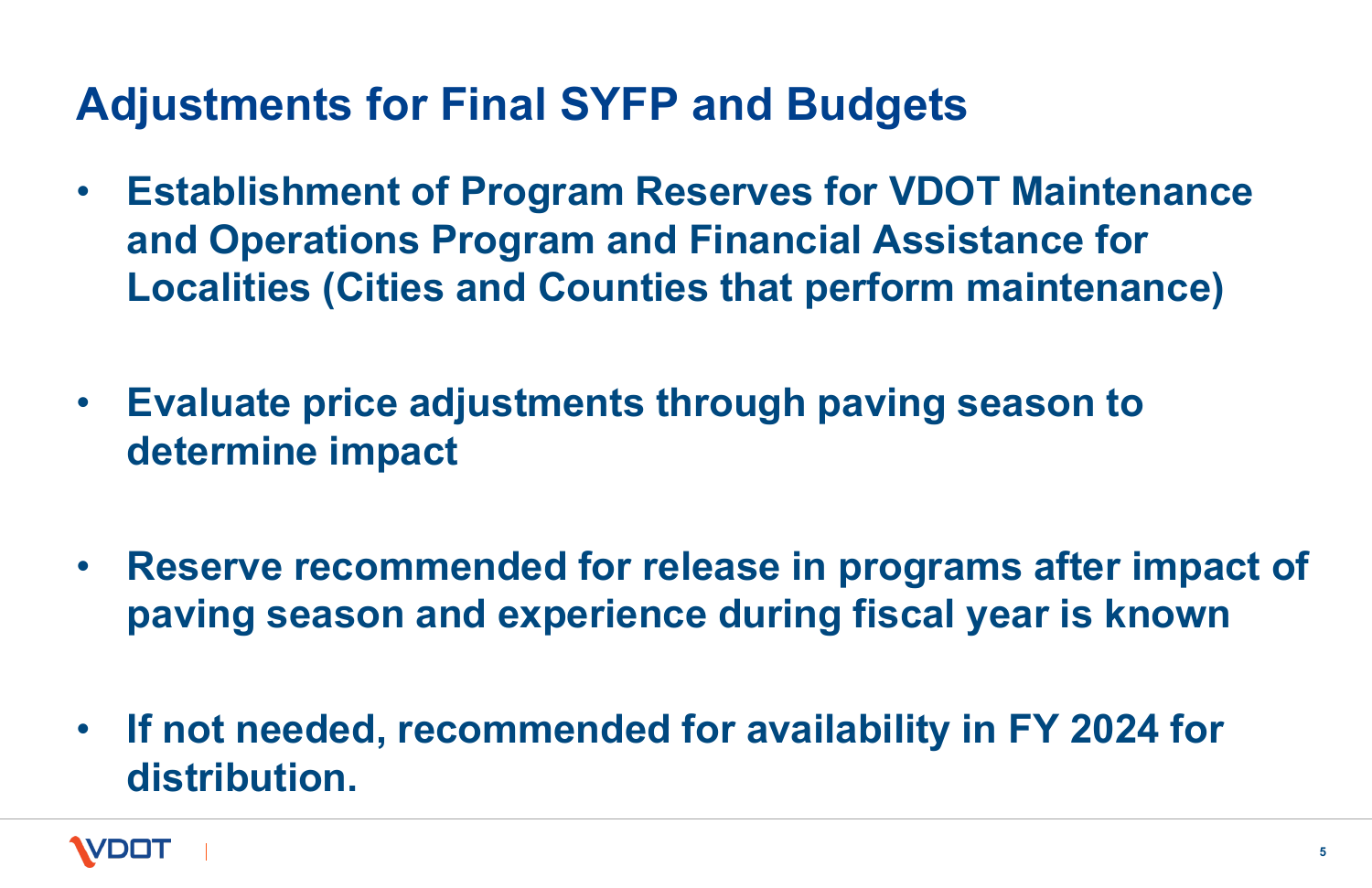|                 | <b>Cost Driver</b>                                                                                                                                                       | <b>FY 2023</b><br><b>Estimate</b> |                                                                                                                                                                        |
|-----------------|--------------------------------------------------------------------------------------------------------------------------------------------------------------------------|-----------------------------------|------------------------------------------------------------------------------------------------------------------------------------------------------------------------|
| <b>Reserves</b> | <b>VDOT Maintenance Program - Fuel for Operations</b>                                                                                                                    | \$24.0 million                    | Recommended<br>81.0 million reserve in VDO<br>Maintenance an<br>Financial<br><b>Assistance to</b><br>Localities, relea<br>determination in<br>early calendar y<br>2023 |
|                 | <b>VDOT Maintenance Program - Fuel and asphalt</b><br>adjustments for Maintenance Paving Contracts<br>(Estimated costs with Diesel Fuel maintaining at<br>\$5.00/gallon) |                                   |                                                                                                                                                                        |
|                 | Financial Assistance to Localities - Proportional share of<br>VDOT recommendation (23.1% of maintenance funding<br>provided)                                             | 24.3 million                      |                                                                                                                                                                        |
|                 | <b>TOTAL</b>                                                                                                                                                             | \$129.3 million                   |                                                                                                                                                                        |



| Y 2023<br>stimate |                                                                                                               |  |
|-------------------|---------------------------------------------------------------------------------------------------------------|--|
| 24.0 million      | Recommended<br>reserve in VDOT<br>Maintenance and<br>Financial<br><b>Assistance to</b><br>Localities, release |  |
| 81.0 million      |                                                                                                               |  |
| 24.3 million      | determination in<br>early calendar year<br>2023                                                               |  |
| $9.3$ mil         |                                                                                                               |  |

### **Inflationary Cost Drivers anticipated**